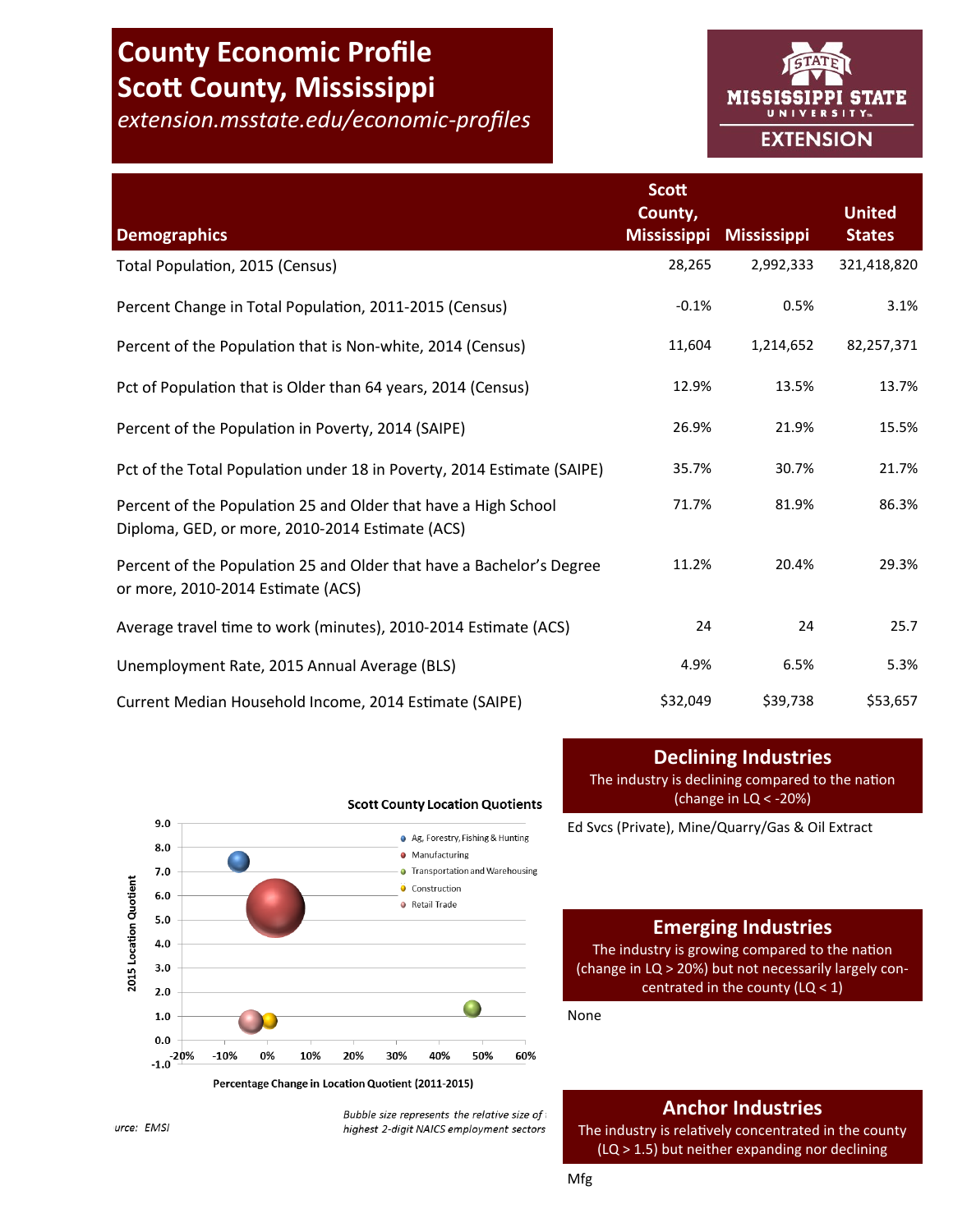| <b>Gross County/State Product (Bureau of Economic Analysis)</b><br>(2 digit NAICS Code aggregation exc as parenthetically not-<br>ed) | <b>Scott County,</b><br><b>Mississippi</b> |       | <b>Mississippi</b> |         | % Chg<br>in.<br><b>County</b> | <b>County</b><br>as % of<br><b>MS</b> |
|---------------------------------------------------------------------------------------------------------------------------------------|--------------------------------------------|-------|--------------------|---------|-------------------------------|---------------------------------------|
| <b>Top Ten Sectors (Millions of dollars)</b>                                                                                          | 2011                                       | 2015  | 2011               | 2015    | $11 - 15$                     | 2015                                  |
| All industry total                                                                                                                    | 1,012                                      | 1,111 | 96,840             | 107,100 | 9.8%                          | 10.6%                                 |
| Manufacturing                                                                                                                         | 142                                        | 739   | 15,077             | 16,824  | 419.5%                        | 11.6%                                 |
| Farms                                                                                                                                 | 62                                         | 118   | 1,513              | 2,610   | 91.1%                         | 72.5%                                 |
| Government                                                                                                                            | 150                                        | 107   | 17,538             | 18,350  | $-28.3%$                      | 4.6%                                  |
| Retail trade                                                                                                                          | 43                                         | 72    | 7,703              | 8,803   | 69.5%                         | 14.3%                                 |
| Health care and social assistance                                                                                                     | 10                                         | 57    | 7,226              | 7,915   | 445.3%                        | 9.5%                                  |
| Real estate and rental and leasing                                                                                                    | 67                                         | 54    | 9,923              | 11,064  | $-19.3%$                      | 11.5%                                 |
| Transportation and warehousing                                                                                                        | 28                                         | 46    | 3,356              | 3,905   | 61.7%                         | 16.4%                                 |
| Construction                                                                                                                          | 20                                         | 45    | 4,565              | 4,745   | 121.2%                        | 3.9%                                  |
| Finance and insurance                                                                                                                 | 12                                         | 32    | 4,146              | 4,687   | 176.9%                        | 13.0%                                 |
| Wholesale trade                                                                                                                       | 218                                        | 29    | 4,708              | 5,477   | $-86.7%$                      | 16.3%                                 |

| <b>Employment Growth by Business Size Class</b><br>2014-youreconomy.org |              |                     | <b>Top Employment Sectors</b><br><b>2015-EMSI</b> |              |                           |             |
|-------------------------------------------------------------------------|--------------|---------------------|---------------------------------------------------|--------------|---------------------------|-------------|
|                                                                         | <b>Firms</b> | <b>Employees</b>    | Ann $P/R$                                         | <b>NAICS</b> | <b>Sector</b>             | <b>Jobs</b> |
| All Firms                                                               | 471          | 9,938               | \$304,319                                         | 903          | <b>Local Government</b>   | 1,517       |
| <b>Size Class</b>                                                       | <b>Firms</b> | <b>Size Class</b>   | <b>Firms</b>                                      | 722          | Food Svcs/Drinking Places | 870         |
| 1-4 Employees                                                           |              | 243 20-49 Employees | 34                                                | 902          | <b>State Government</b>   | 647         |
|                                                                         |              |                     |                                                   | 541          | Prof/Scient/Tech Svcs     | 485         |
| 5-9 Employees                                                           |              | 105 50-99 Employees |                                                   | 332          | Fab Metal Prod Mfg        | 445         |
| 10-19 Employees                                                         | 70           | 100-249 Employees   | 8                                                 | 561          | Admin/Support Svcs        | 431         |



# 722 | Food Svcs/Drinking Places | 870

| 902 | <b>State Government</b> | 647 |
|-----|-------------------------|-----|
| 541 | Prof/Scient/Tech Svcs   | 485 |
| 332 | Fab Metal Prod Mfg      | 445 |
| 561 | Admin/Support Svcs      | 431 |
| 452 | Gen Merch Stores        |     |

# **Top Occupation Sectors 2015— EMSI**

| <b>SOC</b> | <b>Sector</b>                     | Jobs  |
|------------|-----------------------------------|-------|
| 51-3000    | <b>Food Processing Workers</b>    | 3,119 |
| 53-7000    | <b>Material Myg Wrkrs</b>         | 834   |
| 51-9000    | <b>Other Prodct Occs</b>          | 743   |
| 41-2000    | <b>Retail Sales Wrkrs</b>         | 657   |
| 53-3000    | <b>Motor Vehicle Operators</b>    | 649   |
| 45-2000    | Ag Wrkrs                          | 621   |
| 51-2000    | <b>Assemblers and Fabricators</b> | 404   |

*For further information, contact Alan Barefield at 662.325.7995 or alan.barefield@msstate.edu.*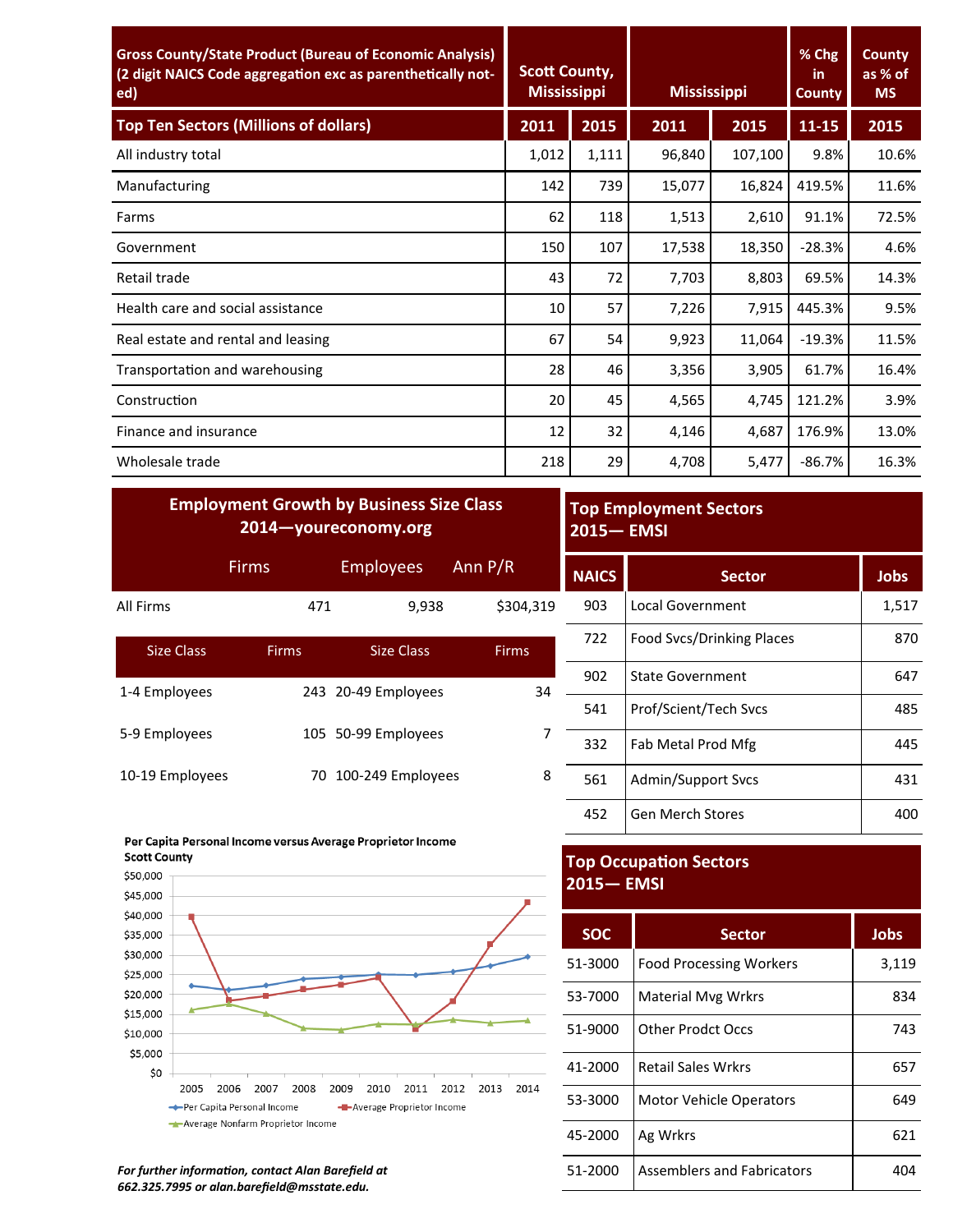# **MISSISSIPPI COUNTY ECONOMIC PROFILES DATA KEY**

#### **Total Population, 2015**

These data were obtained from the 2011-2015 American Community Survey five year estimates tables. *http:// www.census.gov*

### **Percent Change in Total Population, 2011-2015**

These data were obtained from the 2006-2011 and 2011-2015 American Community Survey five year estimates tables. *http://www.census.gov*

#### **Percent of the Population that is Non-white, 2015**

These data were obtained from the 2011-2015 American Community Survey five year estimates tables. They show the percentage of persons for the county, state and nation who either classified themselves as multi-racial or as a race other than White.

*http://www.census.gov*

## **Percent of the Population that is Older than 64 years, 2015**

These data were obtained from the 2011-2015 American Community Survey five year estimates tables and show the proportion of persons residing in the county who report themselves to be 65 years of age and older. *http://www.census.gov*

#### **Percent of the Population in Poverty, 2013 Estimate**

These data were obtained from the Model-based Small Area Income & Poverty Estimates (SAIPE) for School Districts, Counties, and States. *http://www.census.gov/did/www/saipe*

#### **Percent of the Total Population under 18 in Poverty, 2013 Estimate**

These data were obtained from the Model-based Small Area Income & Poverty Estimates (SAIPE) for School Districts, Counties, and States. *http://www.census.gov/did/www/saipe*

**Percent of the Population 25 and Older that have a High School Diploma, GED, or more, 2013** These data were obtained from the American Community Survey 2009-2013 5-year estimates. *http://www.census.gov*

**Percent of the Population 25 and Older that have a Bachelor's Degree or more, 2013 Estimate** These data were obtained from the American Community Survey 2009-2013 5-year estimates. *http://www.census.gov*

**Percent of Workers who Travel 30 minutes or more one way, to work, 2013 Estimate** These data were obtained from the American Community Survey 2009-2013 5-year Estimates. *http://www.census.gov*

**Unemployment Rate, 2015 Annual Average** These data were obtained from the Bureau of Labor Statistics. *http://bls.gov/lau/#tables*

## **Current Median Household Income, 2013 Estimate**

These data were obtained from the Model-based Small Area Income & Poverty Estimates (SAIPE) for School Districts, Counties, and States. *http://www.census.gov/did/www/saipe*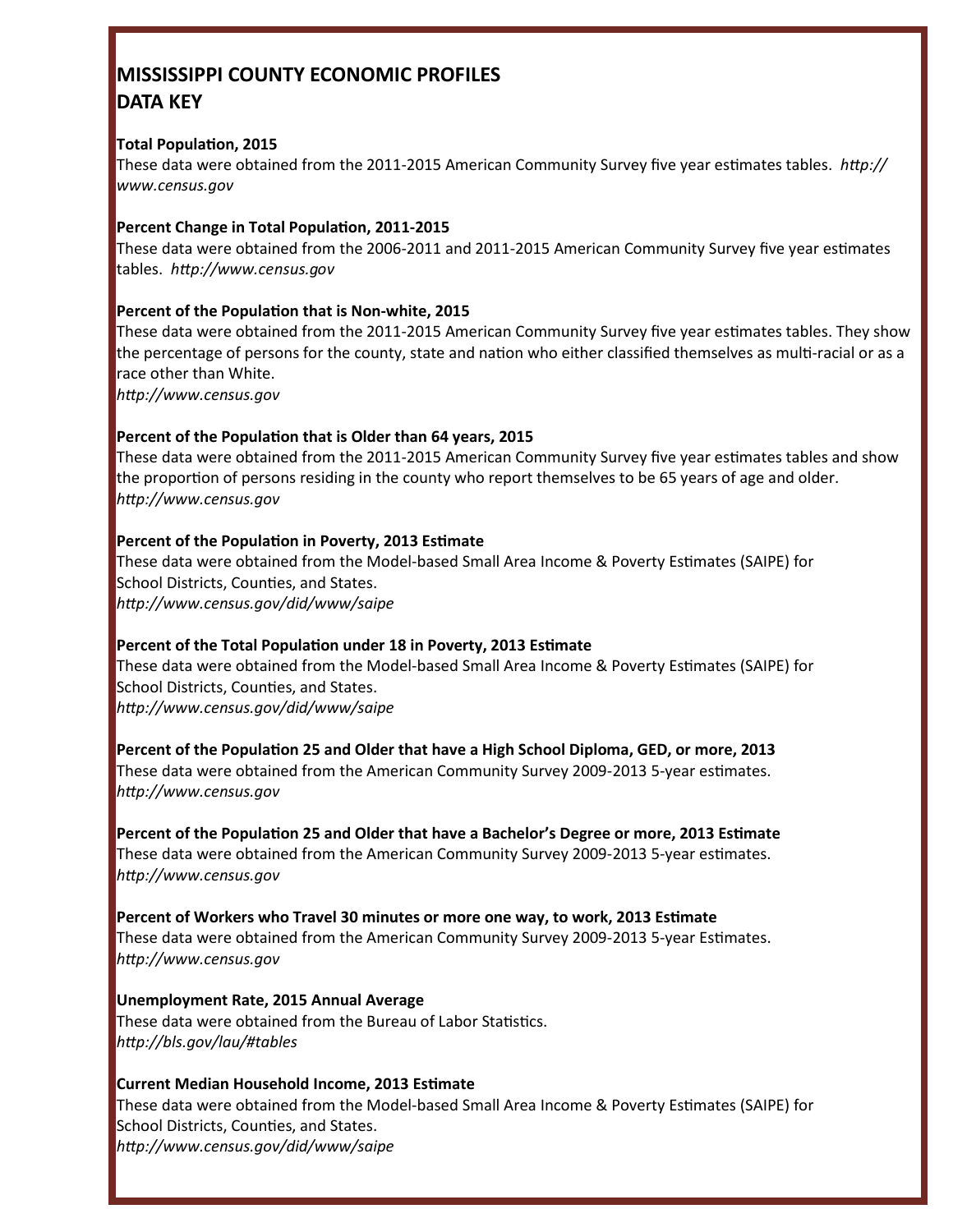#### **Location Quotients**

Location quotients are the comparisons of the percentage of workers in a particular economic sector in the county as compared to the percentage of workers in that economic sector for the nation. If the location quotient (measured on the vertical axis) is greater than 1.0, then the county could have a competitive economic advantage for that particular sector.

The horizontal axis measures the percentage change in the size of the location quotient for a particular sector over the last five years (2011-2015). If the percentage change in the location quotient is greater than zero, then the competitive advantage of the county (in relation to the nation) has increased. Conversely, if the percentage change is less than zero, then the competitive advantage of the county has declined.

The sectors shown on this chart are the five sectors that have the highest employment in the county. The size of the bubble for each particular sector demonstrates the relative level of employment. The depicted sectors are a subset of the twenty-two 2-digit North American Industrial Classification System (NAICS) codes that are a standard classification system used in economic analysis (an exception to this classification is the extrusion of Production Agriculture and Forestry, Fishing, and Related Activities that were derived from NAICS Code 11). The entire list of 2 digit NAICS codes is provided below. The data used in these calculations were obtained from Economic Modeling Systems Incorporated (EMSI).

#### *2-digit NAICS Code Sectors*

Code Sector Name

- 11 Agriculture, Forestry, Fishing and Hunting
- 21 Mining, Quarrying, and Oil and Gas Extraction
- 22 Utilities
- 23 Construction
- 31-33 Manufacturing
- 42 Wholesale Trade
- 44-45 Retail Trade
- 48-49 Transportation and Warehousing
- 51 Information
- 52 Finance and Insurance
- **•** 53 Real Estate and Rental and Leasing
- 54 Professional, Scientific, and Technical Services
- 55 Management of Companies and Enterprises
- 56 Administrative and Support and Waste Management and Remediation Services
- 61 Educational Services
- 62 Health Care and Social Assistance
- 71 Arts, Entertainment, and Recreation
- 72 Accommodation and Food Services
- 81 Other Services (except Public Administration)

92 Public Administration (Government)

Source: *http://www.census.gov/eos/www/naics/*